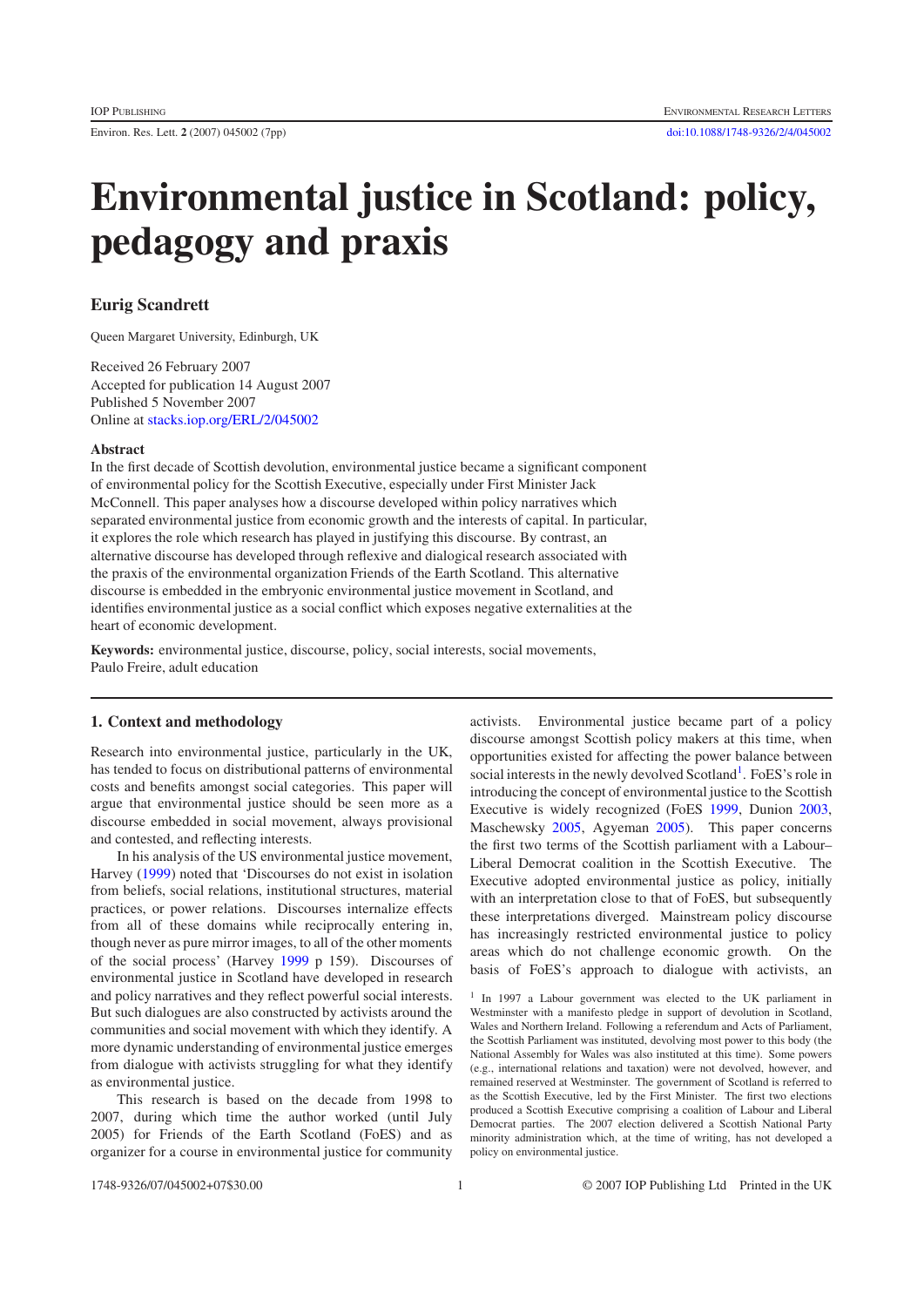alternative discourse can be identified which is broader, and tends to reflect diverse peripheral communities whose common interests challenge a purely economistic interpretation of development.

A range of qualitative methods have been used, including participant observation (as an employee and activist with FoES); dialogue with grassroots activists in the structured context of Freirean pedagogy; interviews with civil servants, NGO staff and other policy makers and stake holders; analysis of policy documents and research reports; and critical reflexive interactions between these and with myself as situated practitioner. Selection of interviewees was constrained by the inevitable combination of very few people being involved in the early stages of policy generation, and by many of these speaking strictly 'off the record'. Some 30 people have contributed to the author's analysis in different ways, ranging from more formal semi-structured through less formal opportunistic interviews, to informal discussions in the context of other meetings.

This multi-method approach is what Denzin and Lincoln [\(2005\)](#page-6-4) refer to as '*bricolage'*, the making of quilts. Baxter and Eyles [\(1997\)](#page-5-1) highlight the need for rigour in qualitative methodology, where the 'use of multiple methods enables triangulation *...* but simply using two or three different methods does not necessarily guarantee more rigorous results' (p 508). However for Denzin and Lincoln [\(2005\)](#page-6-4) 'Triangulation is not a tool or a strategy of validation but an alternative to validation *...* The combination of multiple methodological practices, empirical materials, perspectives and observers in a single study is best understood, then, as a strategy that adds rigor, breadth, complexity, richness, and depth to any inquiry' (p 5).

Denzin and Lincoln categorize a range of sources of rigour or validity in qualitative research, based on different theoretical paradigms (Denzin and Lincoln [2005,](#page-6-4) p 24). Adopting a constructivist paradigm, Baxter and Eyles [\(1997\)](#page-5-1) identify criteria for validity which include credibility, transferability, dependability and confirmability. The paradigm adopted in this research would come under Denzin and Lincoln's Cultural Studies and Marxist paradigms, and the criteria for validity are therefore based on praxis, criticality, social texts, emancipatory theory and dialectics. It is the argument of this paper, moreover, that the findings of constructivist research in Scotland have contributed to a policy discourse inimical to environmental justice, whereas rigour is achieved by a process of dialogue with the experience of those affected by environmental injustices and who struggle, individually and collectively, against them.

#### **2. Adoption of environmental justice in Scotland**

Influenced by the growing international awareness of environmental justice issues, FoES launched a campaign for environmental justice to coincide with the inauguration of the Scottish Parliament in 1999 (FoES [1999\)](#page-6-1).

Unlike the narrative in the US, which focused primarily on environmental racism, FoES's initial understanding of environmental justice sought to link local class-based environmental maldistributions with global inequalities in

resource consumption. The latter drew on the Sustainable Europe project, which assessed sustainability gaps in several European countries by comparing actual resource consumption with the environmental space (see Carley and Spapens [1998,](#page-5-2) McLaren *et al* [1998,](#page-6-5) McLaren [2003\)](#page-6-6). The injustice reflected in the overuse of resources by the minority in the North at the expense of the global South was connected to local injustices through the campaign slogan 'no less than a decent environment for all, with no more than our fair share of the earth's resources' (FoES [1999\)](#page-6-1). Agyeman [\(2005\)](#page-5-0) has more recently classified this approach as 'Just Sustainability'.

At a local level, Scotland had seen a number of local campaigns in environmental pollution hotspots, largely in working class areas, many of which FoES had supported. In response to these locally based environmental problems, FoES ran a series of activities aimed at mobilizing and supporting resistant communities, building capacity and linking them into the national policy-making process. The issues faced by these communities were varied and included waste landfill, opencast coal mining, gravel quarrying, fish farming, incinerators, industrial pollution, road building and semiconductor factories (see Dunion [2003,](#page-6-2) Dunion and Scandrett [2003,](#page-6-7) Agents for Environmental Justice and Scandrett [2003\)](#page-5-3).

In February 2002, Scotland's First Minister Jack McConnell gave a speech committing his Executive to environmental justice (Scottish Executive [2002a.](#page-6-8) See also his speech at the World Summit on Sustainable Development, August 2002 (Scottish Executive [2002b\)](#page-6-9)). His interpretation of environmental justice included the following attributes: (1) environmental justice is a form of social justice, involving both process and outcome (although he gave no substantive view on what that outcome would be like); (2) it is linked to traditional concerns of the labour movement and social democratic politics; (3) it includes both local and international environmental inequalities (but stops short of recognizing the connection that the affluence of the developed world has often been at expense of a historical legacy of colonial exploitation); (4) it includes resource consumption (i.e., carbon emissions), environmental damage (e.g., waste landfills) and neglect (litter and graffiti); (5) it should be combined with 'economic progress'.

This policy initiative stimulated a range of activity within the Scottish Executive's civil service and non-departmental public bodies. The focus here is on Executive policy and commissioned research which illustrates the shifts in the discourse on environmental justice.

## **3. Scottish Executive policy on environmental justice**

Land-use planning and pollution control are policy areas most directly affected by environmental justice. At the time of McConnell's speech, Scottish Planning Policy 16 (SPP16) on opencast coal was under revision, and subsequently included strengthened community participation and constraints on cumulative impact (Scottish Executive [2005a\)](#page-6-10).

Secondly, the Scottish Environment Protection Agency (SEPA) clarified its statutory responsibility towards environmental justice (Poustie [2004\)](#page-6-11), including strengthening enforcement in disproportionately affected communities. However,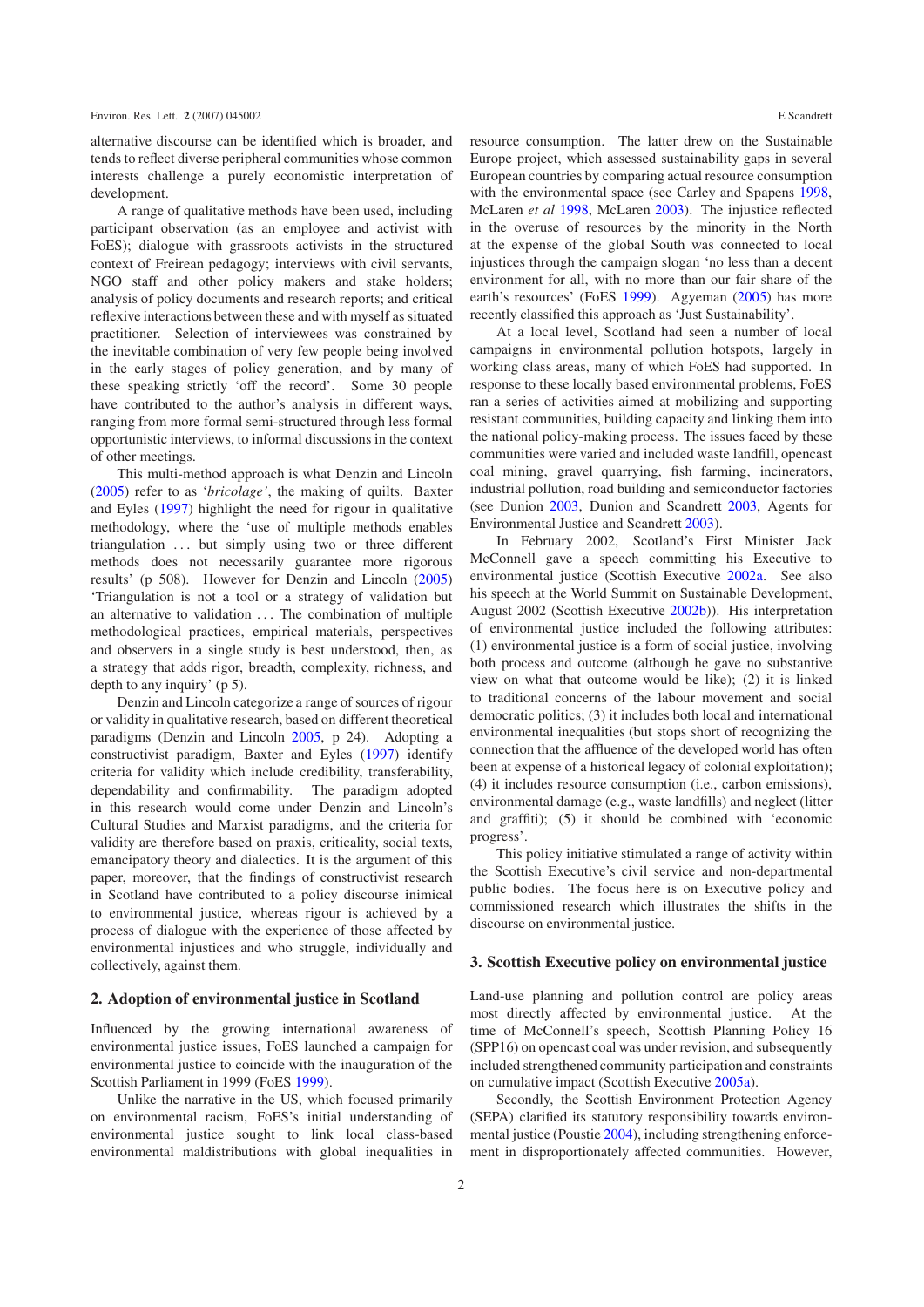this occurred against an alternative and more long-standing strategy for the agency: that pollution prevention is more effective when the SEPA works closely with businesses operating potentially polluting facilities (Gemmell [2003,](#page-6-12) cf Charleson and Kind [2003\)](#page-5-4). This latter approach has led to community criticisms of being too close to industry.

By the end of 2005, the Scottish Executive published its first review of progress on environmental justice (Scottish Executive [2005b\)](#page-6-13). This substantial list of activities was challenged by research by Maschewsky [\(2005\)](#page-6-3), who suggested that the Executive 'follow[ed] an 'embedded' political approach, 'smuggling' environmental justice into existing programs *...* with little or no demand on altering targets, priorities and funding-schemes'.

Development planning allocates space to, and sets constraints on, different types of development. It can thus influence the distribution of environmentally damaging (and enhancing) activities. The Planning etc (Scotland) Act 2006 (Scottish Parliament [2006\)](#page-6-14) therefore provides probably the most significant opportunity for the provision of environmental justice.

The Planning Bill was driven by two competing reported weaknesses in the current planning system. Business interests have argued that the planning system is inefficient and that decisions need to be speeded up. Community groups, however, have expressed a lack of trust in the system: opportunities to participate are constrained and seem to make little difference to outcomes. Many people involved in local environmental injustice campaigns report an experience of the planning system which is remote and stacked in the interests of developers, and environmentalists have generally agreed, pointing out that unsustainable development is seldom prevented.

Following extensive consultation, the published Bill and subsequent Act contained concessions to both sets of interests. From the perspective of environmental justice, it introduces mechanisms to facilitate public involvement in planning and decision making. It also introduces a requirement for the strategic environmental assessment of new developments which fulfils but goes beyond requirements from the European Commission.

It introduces a mechanism called a 'good neighbour agreement', which is a voluntary agreement between a developer and a community body, to constrain the activities of a new development. This initiative has been successful in the US when backed up with legal or economic sanctions (Lewis and Henkels [1998\)](#page-6-15), was introduced into Scotland by FoES (see FoES [2004\)](#page-6-16) and considered in Poustie's [2004](#page-6-11) report. Whilst the version in the Act is not a strong constraint on developers, it is at least enforceable once agreed.

In the interests of business, however, the Act introduces a hierarchy of planning applications, removing 'National' and 'Major' Developments from the remit of the local authority, leaving open the possibility (highlighted in environmentalists' campaigns) that this could be used to drive through locally or nationally unpopular developments. Moreover, the Act rejects giving objectors ('third parties') the right to appeal planning decisions. After sustained campaigning by environmentalists and a reluctant consultation on third-party right of appeal prior to publication of the Bill, respondents were divided more or less exclusively along the lines of business interests against, and community and environmental interests for. The outcome reflects the interests of business.

Whilst environmental justice has been embraced by the Scottish Executive, this has not been permitted to interfere with the high-skill, innovative and entrepreneurial economic development strategies *A Smart, Successful Scotland* and *Framework for Economic Development in Scotland* (Scottish Executive [2004a,](#page-6-17) [2004b\)](#page-6-18). These policies aim at 'sustainable economic growth' without acknowledgment of environmental costs. Significantly, Scottish Enterprise was never involved in environmental justice policy, and business groups have not regarded it as a sufficient threat to mount a significant lobby (in comparison with sustainable development policy; see Sklair [2003\)](#page-6-19). Environmental justice policy was not regarded as a threat to the interests of business. In the words of one senior civil servant: 'Ministers are not going to interfere with the market'.

The area of policy development which has perhaps made the greatest attempt to address both economic development and environmental justice is the Scottish Executive's policy on sustainable development: *Choosing our Future* (Scottish Executive [2005c\)](#page-6-20). This document is Scotland's contribution to the UK framework for sustainable development, *One Future–Different Paths* (Defra [2005\)](#page-6-21). *Choosing our Future* essentially brings together a range of Scottish Executive policies with a view to demonstrating how they integrate into a coherent approach to sustainable development. Unlike other national policies, it includes a section on environmental justice, although the phrase does not occur anywhere except in this section. Economic growth is moreover the policy's 'top priority—but not at any cost *...*. The challenge is to make economic growth sustainable, breaking the link with environmental damage' (p 4). Here, clearly, is the legitimation for the policy discourse. By breaking the links, environmental justice becomes a distinct area of policy from economic growth.

This policy division between entrepreneurial growth and more socially equitable interpretations of environmental justice lie at the heart of its progress through policy. Policy which has adopted environmental justice has tended to be outside the economic sphere. Furthermore, it is arguably because the narratives of sustainable economic growth conflict with the valuation of socio-environmental conditions associated with environmental justice that it is possible for diverse local campaigns to identify collectively with an environmental justice 'movement' (Martinez-Alier [2003\)](#page-6-22).

## **4. Scottish Executive commissioned research on environmental justice**

Prior to the McConnell speeches little research had been carried out on the distributions of environmental pollution in Scotland, in part because, unlike in England and Wales, Scotland did not have an accessible inventory of polluting facilities. After 2002, the Executive commissioned several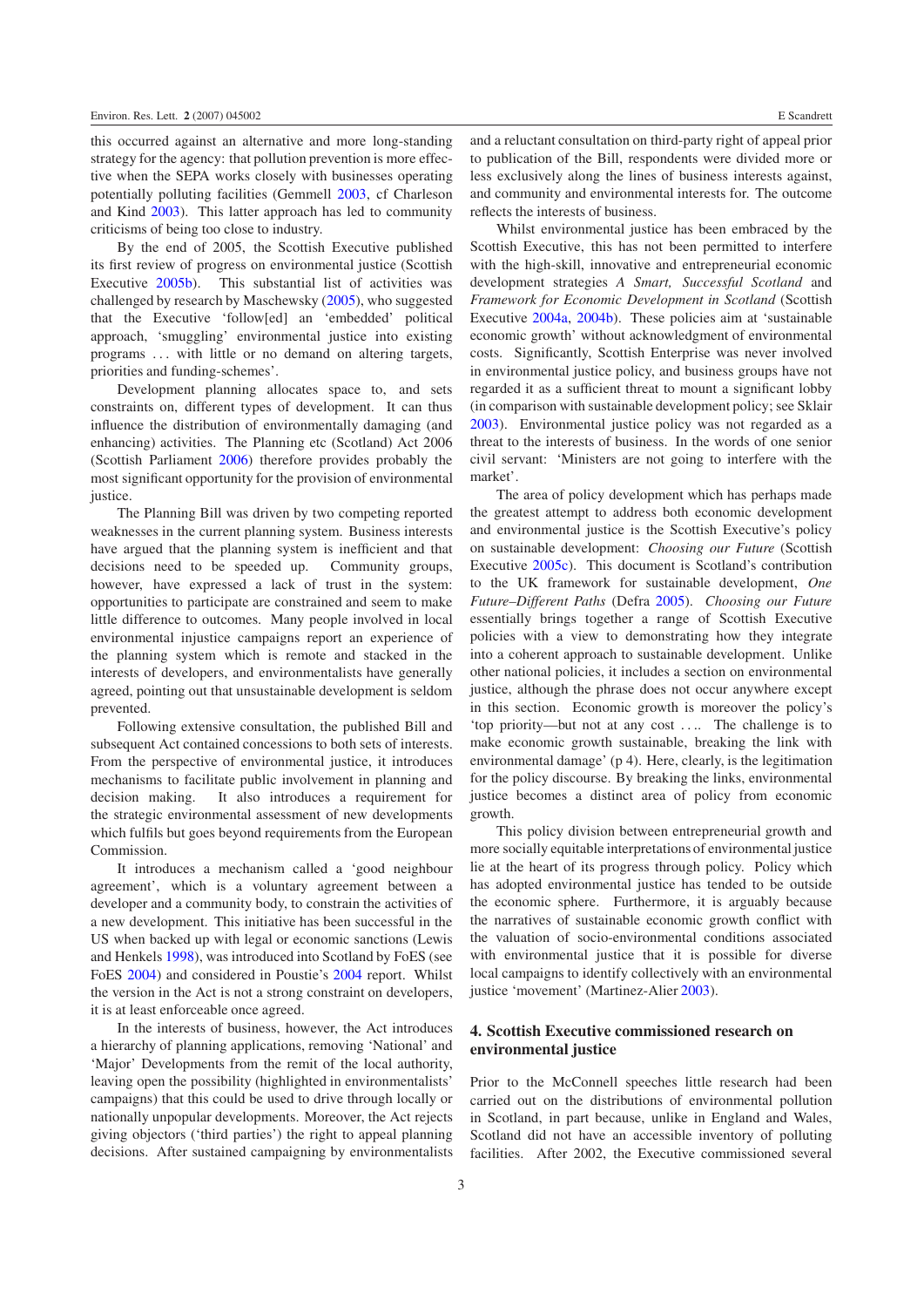pieces of research on the incidence and nature of environmental justice in Scotland, two of which, at the time of writing, have been published: Fairburn *et al* [\(2005\)](#page-6-23) *Investigating Environmental Justice in Scotland: links between measures of environmental quality and social deprivation*; and Curtice *et al* [\(2005\)](#page-5-5) *Public Attitudes and Environmental Justice in Scotland*.

Fairburn *et al* [\(2005\)](#page-6-23)'s remit was to identify possible correlations between social deprivation and environmentally damaging land uses or environmental assets. Applying categories meaningful to SEPA's regulatory responsibilities and land use planning, they used geographical information systems (GISs) to measure degrees of correlation between locations of selected environmental features and indices of deprivation as recorded in the 2001 census. Their findings include the following.

For *industrial pollution, derelict land* and *river water* quality there is a strong relationship with deprivation *...*.

For *landfills* and *quarries and opencast sites* the patterns *...* are less distinct. At a national scale there is no evidence to suggest that deprived populations are more likely than others to live near to landfill sites *...*.

People living in deprived areas are less likely to live near to areas of *woodland ...*.

For *green space...* there is no simple relationship.

People living in the most deprived areas are more likely to experience the *poorest air quality* (Fairburn *et al* [\(2005\)](#page-6-23) Executive Summary, emphasis in original).

Thus, whilst there is evidence of direct correlation with deprivation in some polluting activities, there is no such evidence with others, including such iconic pollution hotspots as landfills, quarries and opencast sites. This is in part a result of the method of analysis, through categorizing 'environments' according to pollution sources (industrial pollution, landfills); enforcement responsibilities (river quality, air quality); or planning categories (green space, woodland). Amongst senior civil servants and politicians, however, this outcome has been interpreted as restricting policy implementation to forms of environmental damage where a correlation can be demonstrated.

Curtice *et al* [\(2005\)](#page-5-5) investigated perceptions of environmental justice in deprived communities through interviews, where environmental justice is taken to include both polluting industry and 'environmental incivilities'. 'An "environmental incivility" is any aspect of the environment that people are capable of discerning through hearing, sight, touch or smell and about which they may be included to *feel* negatively'. (Curtice *et al* [\(2005\)](#page-5-5) chapter 1, emphasis in original).

Significantly, the study recommends that

environmental policy in Scotland needs to give priority to reducing the incidence of street level incivilities and the absence of goods such as lack of green spaces, both of which appear to be *more important* than potential infrastructural incivilities (Curtice *et al* [\(2005\)](#page-5-5) Executive Summary, emphasis added).

In other words, environmental justice policy should be focused onto issues which denigrate local environments in 'deprived' areas, i.e., litter, graffiti, dog mess, and vandalism. By focusing on the environmental concerns of people in the poorest areas, the outcome of the research regards major polluters and infrastructure projects (which tend to be driven by economic interests) as less important than low-level incivilities.

Of course, even where major pollution sources are correlated with indices of deprivation, the reverse is seldom true (i.e., most deprived neighbourhoods do not live near to pollution sources). In the absence of an existing pollution source, or where a major industry dominates the community through longevity or provision of employment, then the environmental problems presented by respondents tend to be the 'incivilities'. Sustained educational work in such contexts can lead the same respondents to a more critical interpretation (for example, Fagan [1998,](#page-6-24) Scandrett [1999\)](#page-6-25). Moreover, these 'environmental incivilities', being directly caused by fellow citizens, are more amenable to policy which does not conflict with business interests, and fit well with other Executive policies on tackling anti-social behaviour in poor areas (such as anti-social behaviour orders).

What is interesting about these two Scottish Executive commissioned reports is that they have enabled the conception of environmental justice espoused by McConnell to be narrowed in favour of certain social interests, especially the interests of capital, even though the process of initiating and commissioning the research, and its execution and methodology, were all rigorous. The reception given to these two pieces of research by policy makers demonstrates a shift in emphasis. Fairburn *et al* [\(2005\)](#page-6-23) is treated as a solid piece of background evidence which can be used to close down speculation and narrow the focus of the debate. Because no evidence was identified of correlation between landfill sites and deprivation, or of multiple hot spots across Scotland, so policy should be directed to areas where correlations are identified, such as air quality, and to local solutions. Curtice *et al*'s research has been received enthusiastically as evidence of an environmental maldistribution which affects the psychosocial health of the most deprived. Moreover, here is an environmental justice problem which can be tackled through existing approaches to local economic development and antisocial behaviour.

Environmental justice research and policy have not addressed communities engaging in a collective struggle against unwanted local polluters. It has also moved away from the economic issue of the companies who cause pollution and the reasons why.

All research embeds interests. The questions which are asked, the methodologies of assessment, and the conventions of interpretation all involve socially embedded choices. This is not to denigrate the research, or to imply that these pieces of research consciously promote an ideological position. On the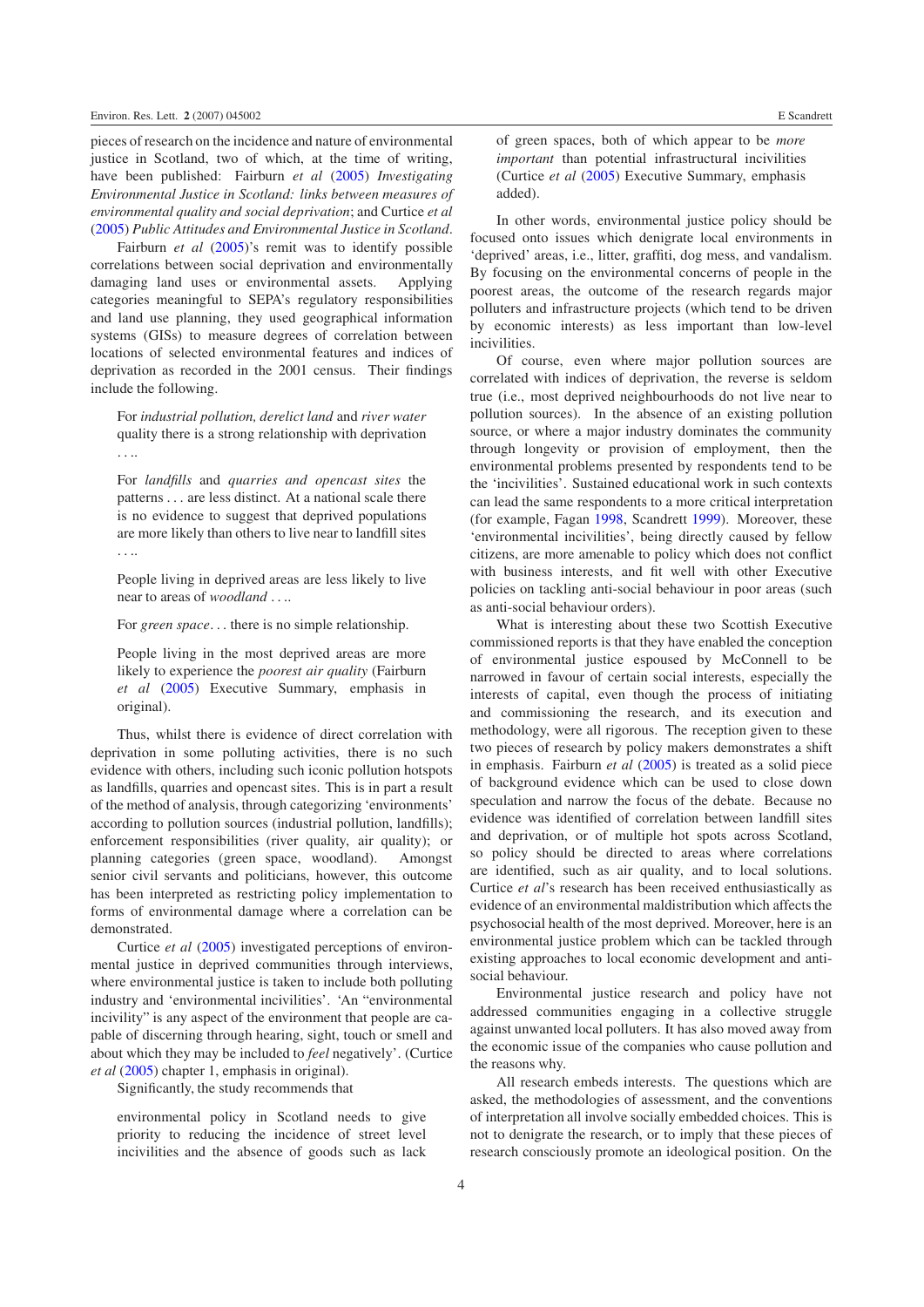contrary, as Wynne [\(1994\)](#page-6-26) has pointed out, social assumptions are intrinsic to established research principles, and policy is strengthened by submitting these to contestation. As research which falls within a constructivist paradigm (Denzin and Lincoln [2005\)](#page-6-4), this Scottish Executive commissioned research implies an objective reality which can, at some point in time, be sampled by external researchers with at least an approximation of objectivity.

## **5. Pedagogical generation of knowledge on environmental justice**

A contrast may be drawn here between the policy interpretations of research whose empirical data are derived from census/GIS and single-point interviews, and the data derived qualitatively from participant observation and ongoing dialogue with representatives of a collective struggle. Whilst the rigour of the Executive sponsored research can scarcely be faulted, there are inevitable implications of data categorization which has facilitated interests hostile to a strong interpretation of environmental justice. FoES has also revised its interpretations, but in ways that represent a different balance of interests. An alternative discourse emerges from research conducted through a combination of qualitative methods. The discourse described below is the product of the author's interpretation: it is close to that of FoES, not least because the author was part of generating FoES's strategy until 2005, but the justification for this discourse lies with the author and not with FoES.

Data are drawn from participant observation, semistructured and unstructured interviews with key informants, and an ongoing reflexive dialogue with grassroots environmental justice activists through Freirean pedagogical methods. These activists are largely participants in the Higher Education Certificate (HEC) in Environmental Justice, a collaboration, since 2000, between FoES and Queen Margaret University. This two-year part-time course provides sustained support to particular communities facing local environmental problems through intensive education of key activists in these communities.

Activists are recruited by demonstrating the support of a community experiencing environmental injustice. They are community 'organic intellectuals' (*sensu* Gramsci [1971\)](#page-6-27): leaders, mobilizers and opinion formers in the communities with which they identify; and 'movement intellectuals' (Eyerman and Jamison [1991\)](#page-6-28) in the sense that they create discourses within the environmental justice movement.

Modelled on the educational philosophy of Freire [\(1972\)](#page-6-29), the course's curriculum derives from a dialogue between the specific, local knowledge and experience of the activists facing environmental injustices, and the more general, researchbased and analytical knowledge accessible by FoES and the University. Freire argued that the purpose of education for adults is a critical consciousness which enables the oppressed to take liberating action to change their world. Traditional 'banking' education treats learners as socially disconnected units to be filled with neutral knowledge by their teacher. By contrast, Freirean education takes seriously the social context and political practice of the learners and creates dialogue

between their knowledge and that of the teacher in a collective project of emancipation.

In the HEC Environmental Justice, not only is the capacity to tackle local environmental problems increased, but also knowledge is created in the form of a discourse on environmental justice (Wilkinson and Scandrett [2003,](#page-6-30) Scandrett *et al* [2005\)](#page-6-31). In this dialogical epistemology, knowledge is generated in praxis, is constantly provisional and contingent, and is validated not only against the rigours of academic criteria but also accountability to communities engaged in struggle, and their changing collective understanding.

The locus of knowledge generation of the discourse in environmental justice is the communities in which these activists act and the social movement which connects them. Both 'community' and 'social movement' have stimulated considerable debate in the literature (Shaw [2004,](#page-6-32) Eyerman and Jamison [1991,](#page-6-28) Schlosberg [1999\)](#page-6-33). 'Community' 'has been contested, fought over and appropriated for different uses and interests to justify different politics, policies and practices'. (Mayo [1994](#page-6-34) p 48), Moreover, Martin [\(2003\)](#page-6-35) has argued for a more dynamic understanding of community, as the social space between private problems and public issues, where people collectively create identity and shape resistance to the structures which define them. 'It is in the dialectics of community, understood in this way, that people experience, collectively, the possibilities of agency within the pre-existing constraints of structure' (Martin [2003\)](#page-6-35).

Moreover, social movements have been described as 'communities of practice' (Crowther *et al* [2006\)](#page-5-6) in which discourses are forged and identity is formed by its participants. Both the negotiation of community and the building of social movement are therefore processes of learning. In this case the (fledgling) environmental justice movement in Scotland can be understood as a community of communities, and the HEC Environmental Justice as a pedagogical contribution to generating the movement's discourse. The use of community and social movement as a locus for knowledge generation places the struggles for collective self-definition amongst social actors at the heart of the discourse of environmental justice. Participants have identified that their community shares sufficient interests and is affected by a common environmental problem which they have classed (and FoES has accepted) as an environmental injustice.

The movement in Scotland raises some interesting questions about environmental justice discourse. First, not all the participants are deprived, although they are disproportionately from communities which are poor, working class, discriminated against, geographically or culturally isolated or in some other way politically marginalized. The patterns of environmental maldistribution are more complex than simple correlations between poverty and a damaged environment. Movement participants may perceive injustices mediated by various social stratifications.

In Beck's [1992](#page-5-7) 'risk society' analysis, collective struggle is no longer characterized by traditional identities such as class. Developing this, Blowers has argued that environmentally damaging land uses tend to be in geographically peripheral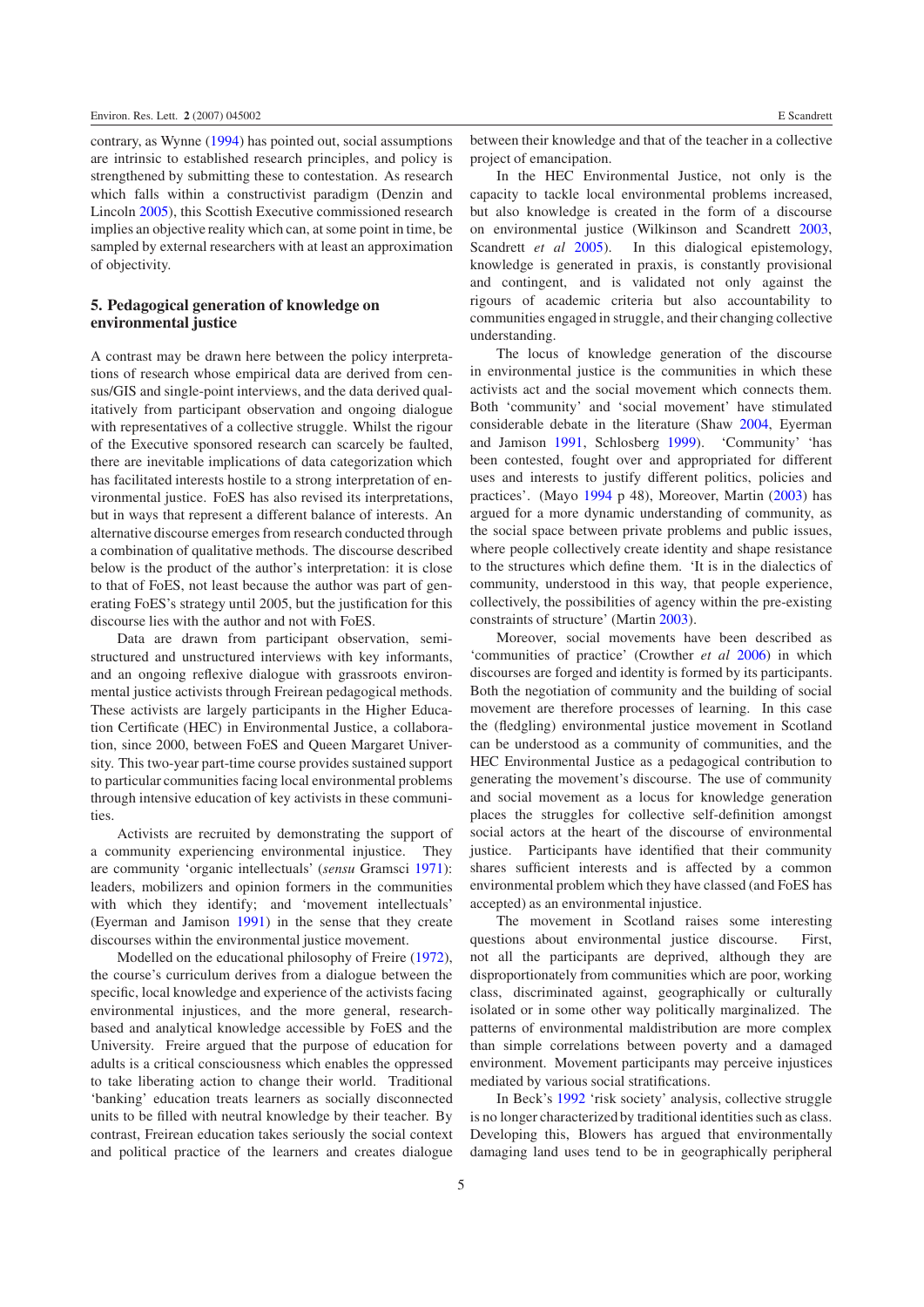locations which may reflect diverse social categories of peripheralization (Blowers and Leroy [1994\)](#page-5-8). This can lead to resistance movements which cross social factors not peripheralized by the environmental location. This is not to say that class is irrelevant, but that class is mediated by other social factors, often with more geographically segregated distributions. That the poorest live in the worst environment may often be true, but sometimes other social determinants with a more geographical distribution will be more deterministic, in which case resistance may come from diverse class fractions. In the US, environmental racism is only possible because of high levels of *de facto* racial segregation, thus enabling environmental justice struggles to be defined in civil rights terms (Martinez-Alier [2003\)](#page-6-22). In Scotland, the absence of a correlation between waste landfills and social deprivation is not evidence that no environmental injustice is occurring.

Secondly, participants regard infrastructure and polluting industries as much a significant cause of environmental injustice as environmental problems of poor communities not facing these industries: each group is able to identify its experience as environmental injustice. Where the environmental dysfunction of deprived areas not adjacent to a polluting facility is considered to be an environmental injustice, it is understood not as 'incivility'—i.e., an activity which one citizen inflicts on another—but as injustice by neglect—for example, poorly maintained public housing or inappropriate transport schemes. The focus is therefore framed in terms of the (ir)responsibility of the state rather than the antisocial behaviour of their fellow residents.

Finally, there is a sense in which the diverse contexts in which they are active are held together by connected valorization of the environment, just as Martinez-Alier [\(2003\)](#page-6-22) has understood the environmentalism of the poor as a conflict between languages of valuation incommensurate with the economics of the market. Environmental valuation, moreover, is constructed in that interface between the public and private, in the dialectic of community, where cultural values are interpreted by individuals together.

Environmental justice fundamentally conflicts with markets which distribute benefits and costs according to purchasing power. Market distributions reflect the preference of money, not of citizens, and the economic logic of the market seeks to externalize costs including onto the environment (Martinez-Alier [2003\)](#page-6-22). Diverse communities experience the effects of economic environmental externality. These are often, but are not necessarily, the poorest, and they interface with other inequalities which may not be geographically distributed. Whilst drawing primarily on evidence from the global South, Martinez-Alier [\(2003\)](#page-6-22) argues that environmental justice struggles in the North and environmentalism of the poor in the South, and in history, are common phenomena in the sense that they employ alternative languages of valuation, in conflict with an economic analysis which renders the cost of the environment inadequate to prevent development.

Environmental justice policy formation may be understood as an attempt by the state to absorb the contradiction between the logic of 'sustained economic growth' and social con-

flict over incommensurable valuations. Risking a crisis of legitimation, the state seeks to allocate concessions according to the balance of forces between social interests and their movements (Hay [1994\)](#page-6-36). In Scotland, the space occupied by environmental justice in policy narrative has developed outside the boundaries set by the market economy.

The sources of environmental justice in the economic logic of externalizing costs, and distributing these to the peripheries of different social stratifications, is lost when environmental justice is restricted to correlations with deprivation, or perceptions of the deprived (important though these are). Understanding environmental justice as socially embedded discourses reflecting interests allows a more dynamic interpretation of both state policy and social movement formation.

Environmental injustices are therefore not so much *discovered* by research (and then responded to by policy makers), as *constructed* by social processes of which research is part. The question is not which discourse is most valid, in the sense of representing an objective reality, but rather what are the political implications of two discourses, the validity of which can be justified in different ways. What part does it play in social movement as 'cognitive praxis' (Eyerman and Jamison [1991\)](#page-6-28)? That is not to resign to relativism, but rather to ground a materialism in a reality which is significant enough for people to mobilize campaigns around.

#### **Acknowledgments**

<span id="page-5-3"></span>Thanks are due to colleagues in Friends of the Earth Scotland and to those involved in policy making who agreed to take part in this research anonymously. I am particularly grateful to those activists who have participated in the Higher Education Certificate in Environmental Justice, who have informed my thinking on this issue.

## <span id="page-5-1"></span><span id="page-5-0"></span>**References**

- <span id="page-5-7"></span>Agents for Environmental Justice and Scandrett E 2003 Voices from the Grassroots *Redressing the Balance Handbook* vol 4 (Edinburgh: Friends of the Earth Scotland)
- <span id="page-5-8"></span>Agyeman J 2005 *Sustainable Communities and the Challenge of Environmental Justice* (New York: New York University)
- <span id="page-5-2"></span>Baxter J and Eyles J 1997 Evaluating qualitative research in social geography: establishing 'rigour' in interview analysis *Trans. Inst. British Geographers, New Series* **22** [505–25](http://dx.doi.org/10.1111/j.0020-2754.1997.00505.x)
- <span id="page-5-4"></span>Beck U 1992 *Risk Society* (London: Sage)
- <span id="page-5-6"></span>Blowers A and Leroy P 1994 Power, politics and environmental inequality: a theoretical and empirical analysis of the process of 'peripheralisation' *Environ. Politics* **3** 197–229
- Carley M and Spapens M 1998 *Sharing the World* (London: Earthscan)
- <span id="page-5-5"></span>Charleson P and Kind V 2003 Environmental justice *SEPA View 15* [http://www.sepa.org.uk/publications/sepaview/html/15/](http://www.sepa.org.uk/publications/sepaview/html/15/environmental_justice.htm) [environmental](http://www.sepa.org.uk/publications/sepaview/html/15/environmental_justice.htm) [justice.htm](http://www.sepa.org.uk/publications/sepaview/html/15/environmental_justice.htm) accessed 30/1/07
- Crowther J, Hemmi A and Scandrett E 2006 E-learning to protest: the role of information and communication technologies *Paper Presented to 11th Int. Conf. on Alternative Futures and Popular Protest*
- Curtice J, Ellaway A, Robertson C, Morris G, Allardice G and Robertson R 2005 *Public Attitudes and Environmental Justice*